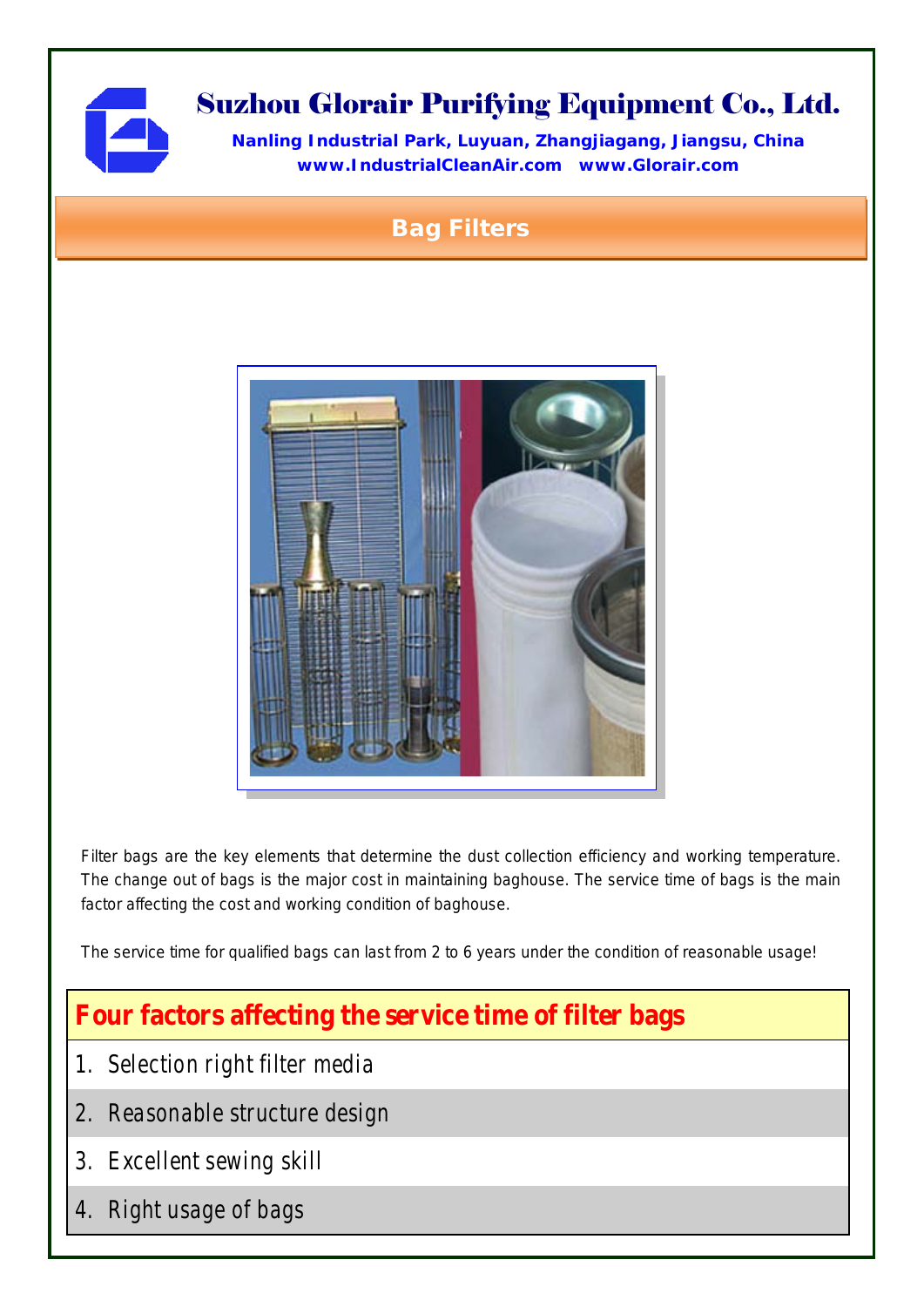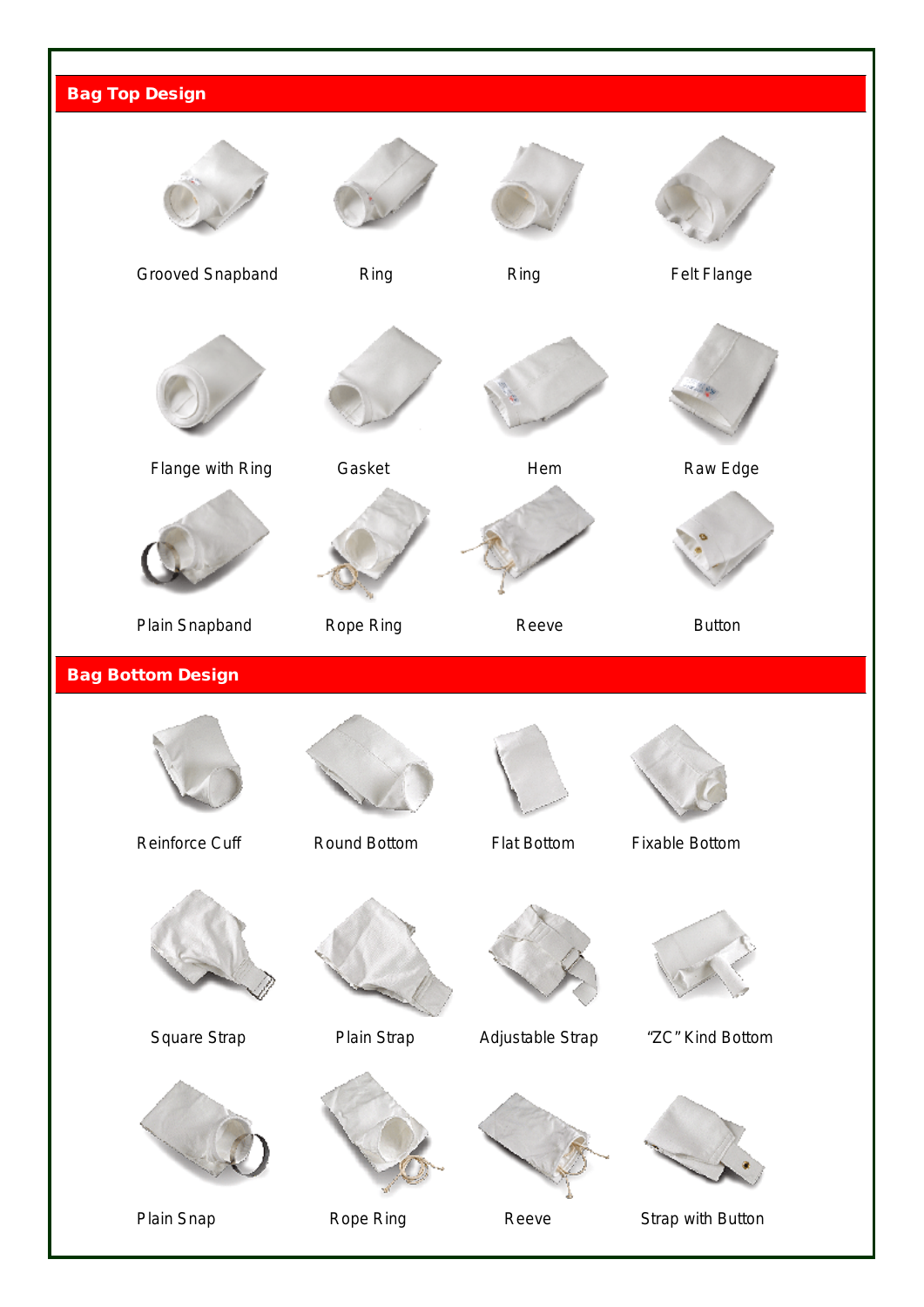#### Dimension Recommended

| <b>Bag Style</b>                     | <b>Diameter</b>     | Length                                                    | <b>Applications</b>        |  |  |
|--------------------------------------|---------------------|-----------------------------------------------------------|----------------------------|--|--|
| Round Style<br>(External Filtration) | 120 130<br>152 200  | 2000 2400 2800 3200 3600 4000 4400<br>4800 5200 5600 6000 | Pulse Jet Baghouse         |  |  |
| Round Style                          | 180 250             | 6000 8000 10000 12000                                     | Flow<br>Section<br>Reverse |  |  |
| (Internal Filtration)                | 300                 |                                                           | <b>Baghouse</b>            |  |  |
| <b>Flat Style</b>                    | 800 900             | 2000 3000 4000 5000 6000<br><b>Reverse Flow Baghouse</b>  |                            |  |  |
| <b>Envelope Style</b>                | 1500X750X25 (L*W*T) |                                                           | Side Insert Baghouse       |  |  |

### Filter Bag Sketch



Round Style Bag Sketch (External Filtration)



Round Style Bag Sketch (Internal Filtration)